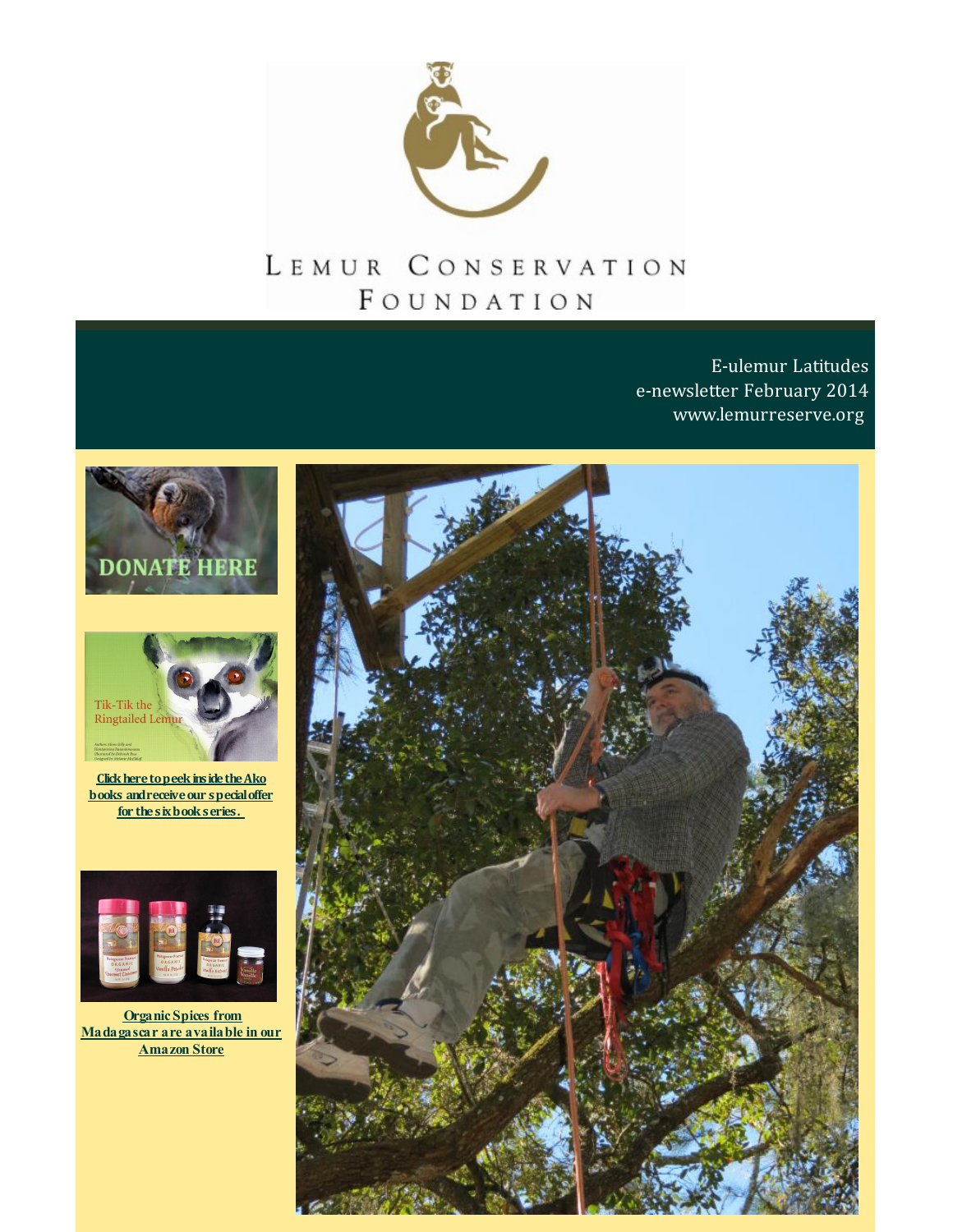

**children's [puzzleavailableinour](http://r20.rs6.net/tn.jsp?f=001KqAbYzett3_N8CgyBysOsUxstwhEjMMSHMnLBR7HXbRR31mFI67J-TL2AqRqsSJkDofjpfBvNxt_yshYOCJlOelDfcu_Yk5MQMhMEPYdVq2rsShNE7Xn2cbtpdx4OmxLahMlRKNcYPlE-yg4AYwaazVfllwErootmd7H4JD4EHlFKS5Af6HYd1CzjTB0MydN&c=&ch=) Amazonstore**

CanopyPhilatLCF! image byPhilSir ois

## **CANOPY QUEST TEAM INSTALLS TREE PLATFORMS AT LCF**

Dr. Phil Wittman, a.k.a. 'Canopy Phil' brought his Canopy Quest team to LCF to install two tree platforms in the forests. The platforms give our team and visiting researchers the opportunity to observe lemur activity and behavior high above the forest floor, approximately thirty feet up into the canopy.

*[CLICK](http://r20.rs6.net/tn.jsp?f=001KqAbYzett3_N8CgyBysOsUxstwhEjMMSHMnLBR7HXbRR31mFI67J-bYETO1uSMueUYlFAfDdGN_Fst9kezZzolvTAKfxsASw3j-VTKG0MrgWlZC76Ktvq65eX6KXqtAbY79IZrKM0bmynJ3IYw24LHL16wBwl9qBW-lkp5cYaDtdb0UCS4dKgA==&c=&ch=) HERE* to watch the platforms being installed and the first climb up the ladders!



LCF founder Penelope Bodr y-Sander s andDr . Wittman looking into the canopy fr om the tr ee platform. Image by Phil Sir o is







### **Join Our [Mailing](http://visitor.r20.constantcontact.com/email.jsp?m=1110407556333) List!**





**THE JOURNAL** *SCIENCE* **PUBLISHES LEMUR CONSERVATION ARTICLE**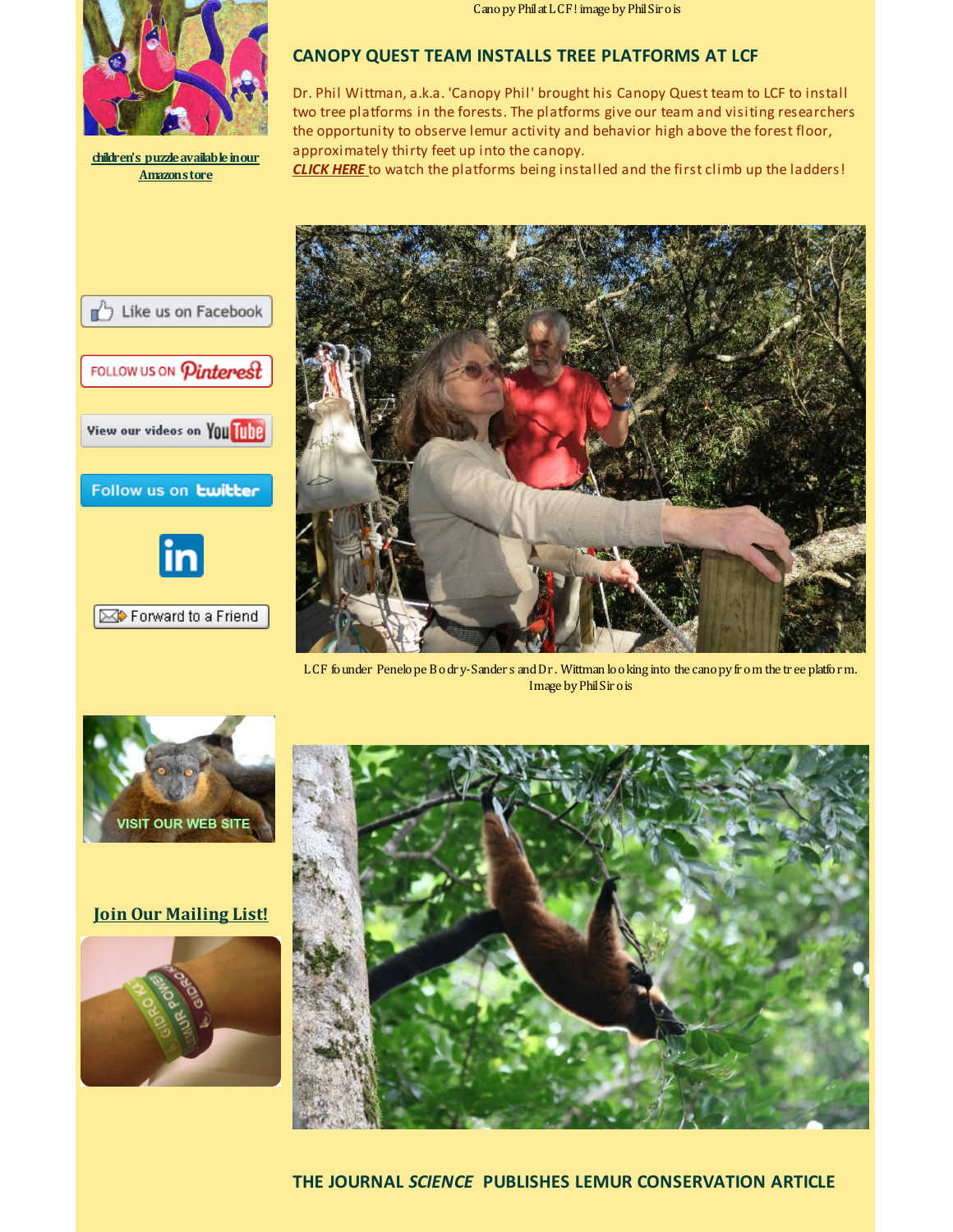Leaders in lemur conservation published an article published in high-impact journal, *Science*.

The article, led by Dr Christopher Schwitzer (head of research at Bristol Zoo Gardens and vice-chair for Madagascar of the International Union for the Conservation of Nature (IUCN) SSC Primate Specialist Group) was co-authored by 19 lemur conservationists and researchers, many of whom are from Madagascar or have been working there for decades.

*CLICK HERE to read the article and [supplementary](http://r20.rs6.net/tn.jsp?f=001KqAbYzett3_N8CgyBysOsUxstwhEjMMSHMnLBR7HXbRR31mFI67J-bYETO1uSMueI78psSZzjFrQburBya_nkooJoLwuy93D3zy6ffPManI4jeZZT0-J0k5U3Yy_r_pOSY0dG4ocd8qesKJ62Z9lq5Szy3HHC-lm-1tuVJRtcNqBtzBfRAZKzSSTQw5_ONiN5m0hrLXXIuh8dzgg5wsGCHXIZg5SCnp_UQgdcRrc1jIx4ln4t-KcuT-xoQi62TfT0He-yF4zMJM=&c=&ch=) materials.*

The article stresses the importance of implementing a new emergency three year IUCN lemur action plan which was recently published by Dr Schwitzer and other lemur experts from around the world. The action plan outlines a way forward for saving Madagascar's 101 lemur species. It contains strategies for 30 different priority sites for lemur conservation and aims to help fundraise for individual projects. CLICK HERE to read the action plan.

#### *CLICK HERE to read the [action](http://r20.rs6.net/tn.jsp?f=001KqAbYzett3_N8CgyBysOsUxstwhEjMMSHMnLBR7HXbRR31mFI67J-bYETO1uSMuexZfPAgpQqR8v2h-4jjKwfn4i3UaJBnULBn3y7QFK8Tk-d-NRtHoHqQTdy3EaiMs8jsGkwnP31Ox4mAAhwWMHCUnohQZ_3nxug5RTvmDk_I2MC0TDMYMpZqBKqK5rXViS&c=&ch=) plan.*

"Fact is that if we don't act now, we risk losing a species of lemur for the first time since our records began," Schwitzer explains. "Lemurs have important ecological and economic roles and are essential to maintaining Madagascar's unique forests, through seed dispersal and attracting income through ecotourism. Their loss would likely trigger extinction cascades. The importance of the action plan cannot be overstated."



Alison Gr and, Ph.D., LCF's AnimalCar e Manager

# **Alison Grand, Ph.D., Attends AZA Population Management Training in Wheeling, WV**

LCF's Animal Care Manager, Dr. Alison Grand, attended a week long Association of Zoos and Aquariums training session in Population Management. In addition to her responsibility for management of our lemur colony Dr. Grand is also the Stud Book Keeper for Ring-tailed lemurs. The Population Management course is mandatory for anyone who is a studbook keeper. During the week, Dr. Grand engaged with professional colleagues who also manage captive breeding programs throughout the United States.

A studbook manger is responsible for maintaining an accurate database that allows detailed genetic and demographic analyses, recommending breeding decisions to enhance genetic diversity, and assessing the population status.

*Here is a short video of three of LCF's [Ring-tailed](http://r20.rs6.net/tn.jsp?f=001KqAbYzett3_N8CgyBysOsUxstwhEjMMSHMnLBR7HXbRR31mFI67J-QDf60kLxELlZkhZJlK7XheJeqXh9pvakKA22OF-7XqLiN6iFgrMMvy-XAohI0zclpzErHMJ1_qkUn1FcsUrLQ1UyLNgR9qLlFqXXD4W7g9UOK4TBZWeyUwa1zvL1cwG2w==&c=&ch=) lemurs, Sobe, Sassy, and Molson* being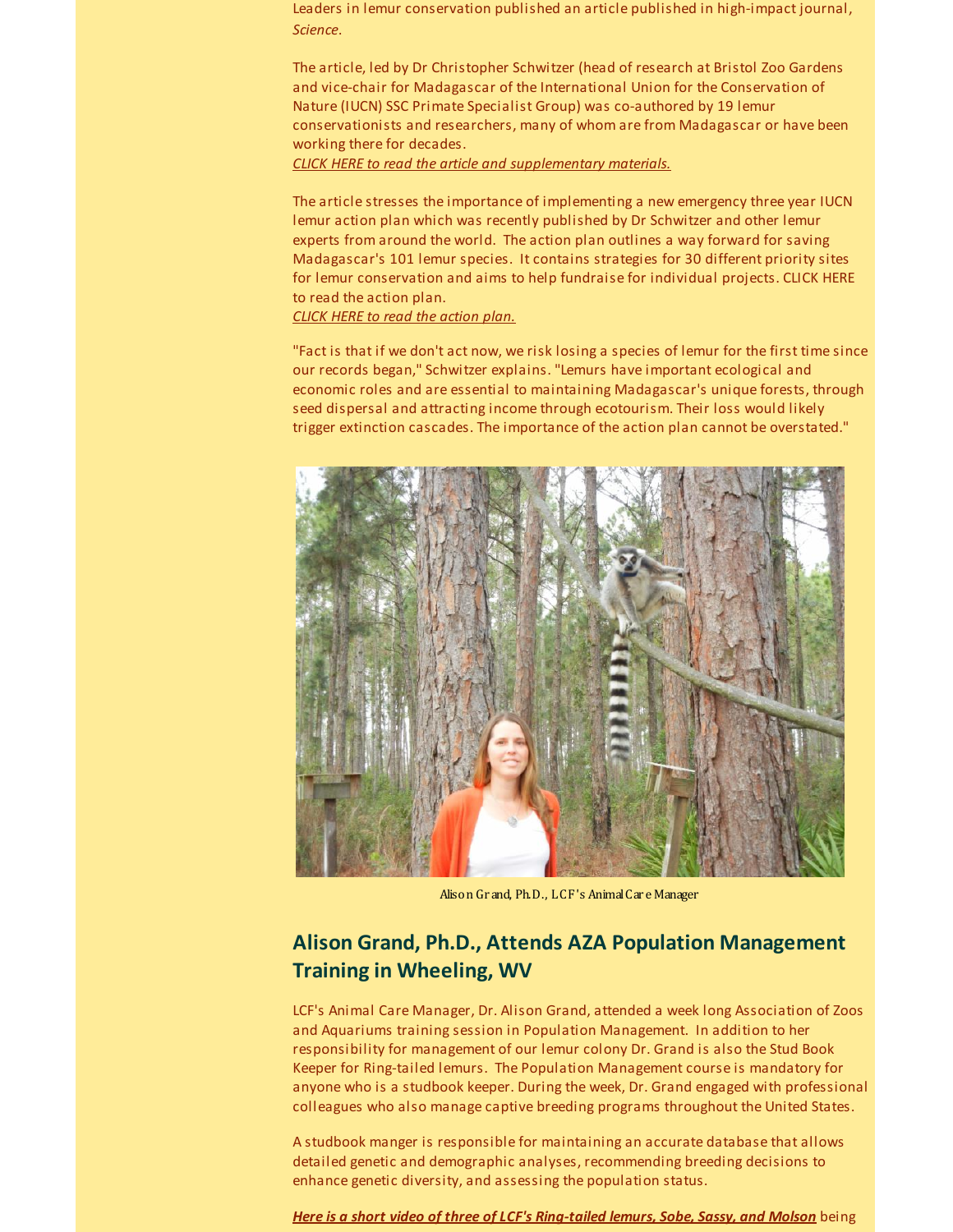released into the forest habitats after an introductory period in our enclosed habitat. Molson is recommended to breed with either Sobe or Sassy. Sobe and Sassy were transferred to LCF from the Duke Lemur Center. We expect that any infants born from this recommendation to be forest births.

" I feel incredibly fortunate to have had the opportunity to learn from some of the best and most experienced population biologists in the field. I am excited to start putting all my knowledge to good use and the timing of the training could not have been better, as we are approaching birthing season. For the 2013 season 20 breeding males and 33 breeding females were recommended for breeding, which means there will be a lot of new ring-tailed lemurs to add to the studbook.

It seems like it would be an easy task, but there are numerous challenges and it often takes the mind of a detective to work out some of the mysteries. For example, if a lemur is born into a group with multiple males who do you enter as the sire? Studbook school teaches you techniques to deal with these kinds of issues, ensuring that the population is properly managed. It is a challenging job, but it's also incredibly rewarding when you make an important new discovery about an individual or the population."

- Alison Grand, Ph.D.



Scenes from studbook school: L to R - Dr. Grand and colleague, Audra, Ed Runyon, Director of the Cape May Zoo, andinstructor Gina Ferrie.



#### **PABLO, OUR YOUNGEST LEMUR TURNS 6 MONTHS OLD**

Over the last 6 months he has gone from an adorable, shy shadow of his mother to a mischievous and inquisitive boy! He is growing at a healthy rate and gains weight as his appetite increases.

Pablo, a mongoose lemur (*Eulemur mongoz*), is learning a lot more about his environment and the social cues of his species as he grows and becomes more independent. The more he plays the more he learns...and he has become quite a playful lemur!